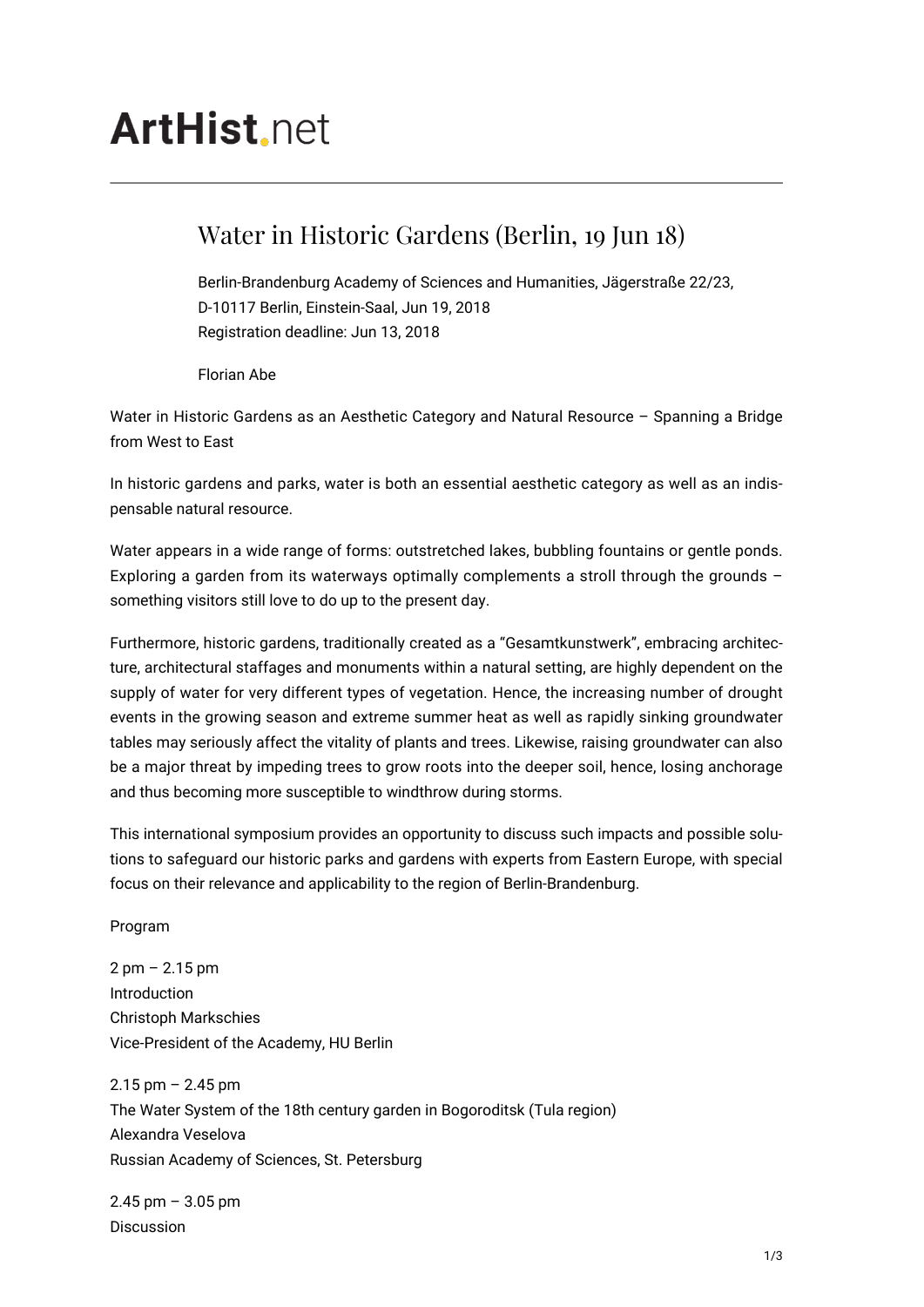ArtHist.net

Chair: Michael Rohde Stiftung Preußische Schlösser und Gärten Berlin-Brandenburg

3.05 pm – 3.35 pm Water fantasy in the Neva delta: a variety of water devices in the gardens of St. Petersburg XVII-I-XX centuries Andrej Reyman St. Petersburg

3.35 pm – 3.55 pm Discussion Chair: Adrian von Buttlar TU Berlin

3.55 pm – 4.25 pm Coffee break

4.25 pm – 4.55 pm On the social aesthetics of water and steam in the landscape gardens of 19th century Berlin M. Norton Wise University of California, Los Angeles

4.55 pm – 5.15 pm Discussion Chair: Bernd Hillemeier Member of the Academy, TU Berlin

5.15 pm – 5.45 pm Hydrosystem of the gardens of the Russian Museum in St. Petersburg, its transformation and impact Vela Portugalskaya The State Russian Museum, St. Petersburg

5.45 pm – 6.05 pm Discussion Chair: Ulrich Cubasch FU Berlin

6.05 pm – 6.35 pm Aesthetics and sustainability in the Russian water parks, from the Baroque to 21st century Boris Sokolov Russian State University for the Humanities, Moscow

6.35 pm – 6.55 pm Discussion Chair: Hans-Georg Frede Member of the Academy, Justus-Liebig-Universität Gießen